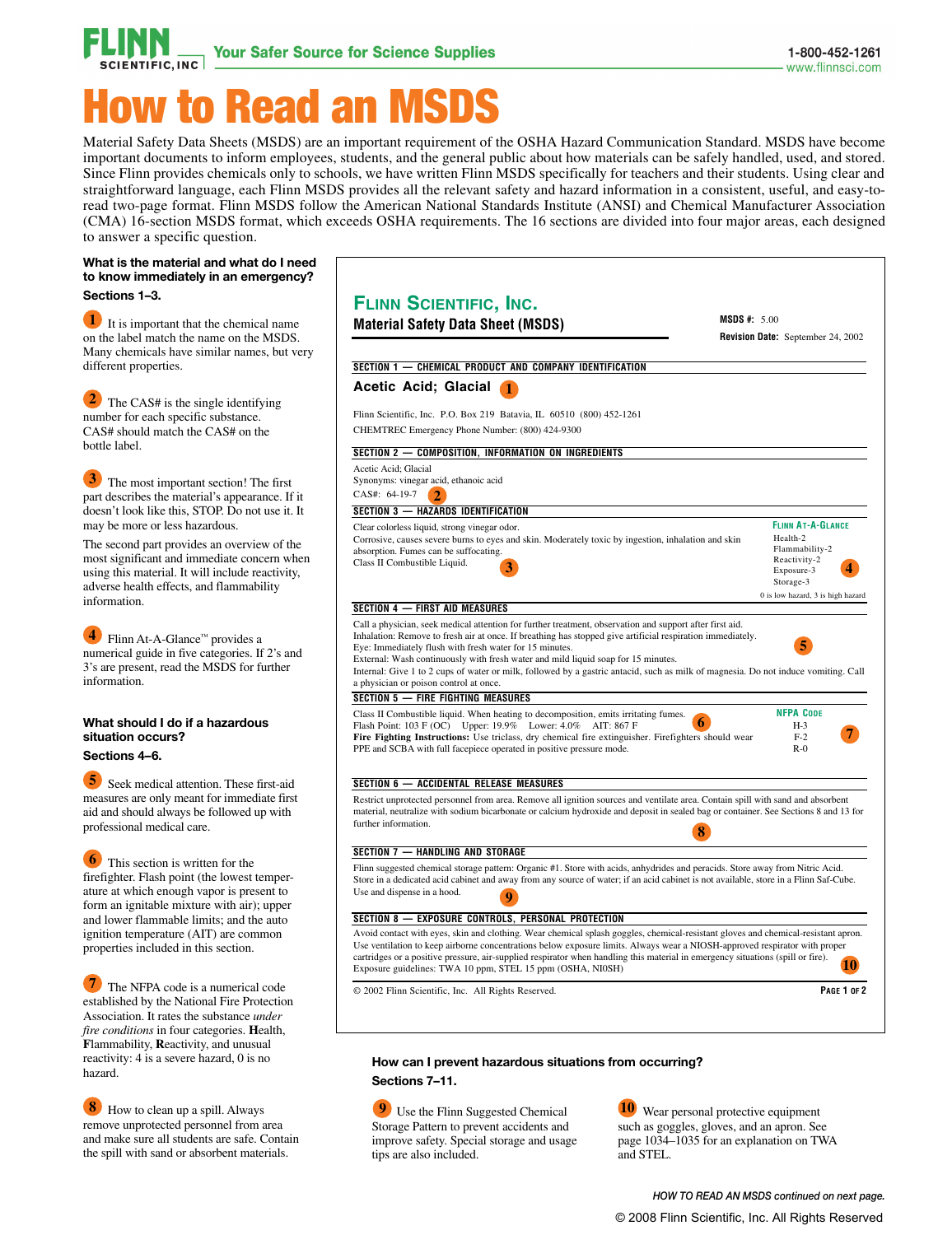

**How can I prevent hazardous situations** 

┑

## How to Read an MSDS**, continued**

Each Flinn MSDS follows the same format and the information is always found in the same location, making it a valuable resource in the event of an emergency. With your first chemical order of the year, every teacher will receive a CD from Flinn Scientific containing all of our MSDS. You may also request another CD at any time. Flinn MSDS are updated on a regular basis, guaranteeing the most up-to-date safety information possible. Flinn sells a complete MSDS Library in two versions, a hard copy version in two binders or a MSDS software program. For a more detailed description of our MSDS Library, please refer to pages 1011–1012. For our customers' convenience, Flinn has also placed a complete set of MSDS on our Web site. Simply go to www.flinnsci.com and click on the *Safety* icon—individual MSDS are easy to find and copies may be printed from your computer.

|                                                                                                                                                                                                                                                                                                                                                                                                                                                                                                                                                                                                                                                                                                                                                                                                                                                                                                                                                                                                               |                                                                                                                                             | from occurring? (continued)                                                                                                                                |  |
|---------------------------------------------------------------------------------------------------------------------------------------------------------------------------------------------------------------------------------------------------------------------------------------------------------------------------------------------------------------------------------------------------------------------------------------------------------------------------------------------------------------------------------------------------------------------------------------------------------------------------------------------------------------------------------------------------------------------------------------------------------------------------------------------------------------------------------------------------------------------------------------------------------------------------------------------------------------------------------------------------------------|---------------------------------------------------------------------------------------------------------------------------------------------|------------------------------------------------------------------------------------------------------------------------------------------------------------|--|
| <b>FLINN SCIENTIFIC, INC.</b><br><b>Material Safety Data Sheet</b><br><b>Acetic Acid</b> ; Glacial                                                                                                                                                                                                                                                                                                                                                                                                                                                                                                                                                                                                                                                                                                                                                                                                                                                                                                            | <b>MSDS</b> #: $5.00$<br>Revision Date: September 24, 2002                                                                                  | 11<br>Clear, concise, and useful physical<br>and chemical properties help you learn more                                                                   |  |
| SECTION 9 - PHYSICAL AND CHEMICAL PROPERTIES                                                                                                                                                                                                                                                                                                                                                                                                                                                                                                                                                                                                                                                                                                                                                                                                                                                                                                                                                                  |                                                                                                                                             | about the chemicals you use. Formula and                                                                                                                   |  |
| Clear colorless liquid with strong 'vinegar' odor<br>Solubility: Soluble in water.<br>Freezes at slightly below room temperature (17 C).<br>Formula: CH3CO2H<br>Formula Weight: 60.5                                                                                                                                                                                                                                                                                                                                                                                                                                                                                                                                                                                                                                                                                                                                                                                                                          | Melting Point: 16.2 C<br>Boiling Point: 244 F<br>Vapor Density: 3.52<br>Vapor Pressure: 11 mm and 20 C<br>Concentration: 17.4 molar; 36-37% | formula weight are also useful for making<br>solutions.<br>Describes the conditions or reactions to                                                        |  |
| SECTION 10 - STABILITY AND REACTIVITY                                                                                                                                                                                                                                                                                                                                                                                                                                                                                                                                                                                                                                                                                                                                                                                                                                                                                                                                                                         |                                                                                                                                             | be avoided. Also provides some indication                                                                                                                  |  |
| Avoid contact with strong oxidizers, especially chromic and nitric acids.<br>Shelf Life: Indefinite, if stored properly.                                                                                                                                                                                                                                                                                                                                                                                                                                                                                                                                                                                                                                                                                                                                                                                                                                                                                      |                                                                                                                                             | about anticipated shelf life.                                                                                                                              |  |
| SECTION 11 - TOXICOLOGICAL INFORMATION                                                                                                                                                                                                                                                                                                                                                                                                                                                                                                                                                                                                                                                                                                                                                                                                                                                                                                                                                                        |                                                                                                                                             | More detail on how the material may<br>injure you. Acute (short exposure) and chronic                                                                      |  |
| Acute effects: Harmful liquid, corrosive<br>Chronic effects: N.A.<br>13<br>Target organs: N.A.                                                                                                                                                                                                                                                                                                                                                                                                                                                                                                                                                                                                                                                                                                                                                                                                                                                                                                                | ORL-RAT LD50: 3310 mg/kg<br>IHL-RAT LC50: 5620 ppm/1H<br>SKN-RBT LD50: 1060 mg/kg                                                           | (long-term) effects are listed along with their<br>target organs.                                                                                          |  |
| N.A. = Not available, not all health aspects of this substance have been fully investigated.                                                                                                                                                                                                                                                                                                                                                                                                                                                                                                                                                                                                                                                                                                                                                                                                                                                                                                                  | Oral (ORL), inhalation (IHL), and skin<br>absorption (SKN) toxicity data on test animals<br>is included. For more information on LDso and   |                                                                                                                                                            |  |
| SECTION 12 - ECOLOGICAL INFORMATION                                                                                                                                                                                                                                                                                                                                                                                                                                                                                                                                                                                                                                                                                                                                                                                                                                                                                                                                                                           |                                                                                                                                             |                                                                                                                                                            |  |
| Data not yet available.<br>15                                                                                                                                                                                                                                                                                                                                                                                                                                                                                                                                                                                                                                                                                                                                                                                                                                                                                                                                                                                 |                                                                                                                                             | LC <sub>50</sub> , see page 1036.                                                                                                                          |  |
| <b>SECTION 13 - DISPOSAL CONSIDERATIONS</b>                                                                                                                                                                                                                                                                                                                                                                                                                                                                                                                                                                                                                                                                                                                                                                                                                                                                                                                                                                   |                                                                                                                                             |                                                                                                                                                            |  |
| Please consult with state and local regulations.<br>Flinn Suggested Disposal Method #24a is one option.<br>16                                                                                                                                                                                                                                                                                                                                                                                                                                                                                                                                                                                                                                                                                                                                                                                                                                                                                                 |                                                                                                                                             | Other useful information.<br>Section 12-16.                                                                                                                |  |
| SECTION 14 - TRANSPORT INFORMATION<br>Shipping Name: Acetic Acid, Glacial<br>Hazard Class: 8, Corrosive, Flammable liquid<br>UN Number: UN2789                                                                                                                                                                                                                                                                                                                                                                                                                                                                                                                                                                                                                                                                                                                                                                                                                                                                |                                                                                                                                             | 15<br>Ecological impact if large amounts<br>(e.g., tank car) of the chemical spill near a<br>river or lake.                                                |  |
| $N/A = Not$ applicable                                                                                                                                                                                                                                                                                                                                                                                                                                                                                                                                                                                                                                                                                                                                                                                                                                                                                                                                                                                        |                                                                                                                                             | Suggested disposal methods for dispos-                                                                                                                     |  |
| <b>SECTION 15 - REGULATORY INFORMATION</b>                                                                                                                                                                                                                                                                                                                                                                                                                                                                                                                                                                                                                                                                                                                                                                                                                                                                                                                                                                    |                                                                                                                                             | ing laboratory quantities of chemicals. See                                                                                                                |  |
| TSCA-listed, EINECS-listed (200-580-7). RCRA code D001, D002                                                                                                                                                                                                                                                                                                                                                                                                                                                                                                                                                                                                                                                                                                                                                                                                                                                                                                                                                  |                                                                                                                                             | pages 1077–1103 for Flinn Suggested Disposal<br>Methods.                                                                                                   |  |
| SECTION 16 - OTHER INFORMATION                                                                                                                                                                                                                                                                                                                                                                                                                                                                                                                                                                                                                                                                                                                                                                                                                                                                                                                                                                                |                                                                                                                                             |                                                                                                                                                            |  |
| This Material Safety Data Sheet (MSDS) is for guidance and is based upon information and tests believed to be reliable. Flinn<br>Scientific, Inc. makes no guarantee of the accuracy or completeness of the data and shall not be liable for any damages relating<br>thereto. The data is offered solely for your consideration, investigation, and verification. The data should not be confused with<br>local, state, federal or insurance mandates, regulations, or requirements and CONSTITUTE NO WARRANTY. Any use of this data<br>and information must be determined by the science instructor to be in accordance with applicable local, state or federal laws and regulations. The conditions or methods of handling, storage, use and disposal of the produc<br>regulators. The containers of intensity and the beyond our knowledge. FOR THIS AND OTHER REASONS, WE DO NOT ASSUME<br>RESPONSIBILITY AND EXPRESSLY DISCLAIM LIABILITY FOR LOSS, DAMAGE OR EXPENSE ARISING OUT OF OR IN ANY<br>WAY CO |                                                                                                                                             | Department of Transportation shipping<br>information is included for your school district,<br>emergency responders, and transport/shipping<br>departments. |  |
| Consult your copy of the Flinn Scientific Catalog/Reference Manual for additional information about laboratory chemicals.                                                                                                                                                                                                                                                                                                                                                                                                                                                                                                                                                                                                                                                                                                                                                                                                                                                                                     |                                                                                                                                             | 18 Regulatory information used by                                                                                                                          |  |
| FLINN SCIENTIFIC INC.                                                                                                                                                                                                                                                                                                                                                                                                                                                                                                                                                                                                                                                                                                                                                                                                                                                                                                                                                                                         |                                                                                                                                             | regulatory compliance personnel.                                                                                                                           |  |
| "Your Safer Source for Science Supplies"<br>P.O. Box 219 . Batavia, IL 60510 . (800) 452-1261 . Fax (866) 452-1436 . flinn@flinnsci.com . www.flinnsci.com                                                                                                                                                                                                                                                                                                                                                                                                                                                                                                                                                                                                                                                                                                                                                                                                                                                    | 20                                                                                                                                          | Flinn Scientific has an ongoing program                                                                                                                    |  |
| © 2002 Flinn Scientific, Inc. All Rights Reserved.                                                                                                                                                                                                                                                                                                                                                                                                                                                                                                                                                                                                                                                                                                                                                                                                                                                                                                                                                            | <b>PAGE 2 OF 2</b>                                                                                                                          | to update its MSDS. As professional chemists,<br>we try our best to provide science teachers<br>with the most accurate and useful safety                   |  |
|                                                                                                                                                                                                                                                                                                                                                                                                                                                                                                                                                                                                                                                                                                                                                                                                                                                                                                                                                                                                               |                                                                                                                                             | information.                                                                                                                                               |  |

 **20** Call Flinn if you have any questions. We can help!